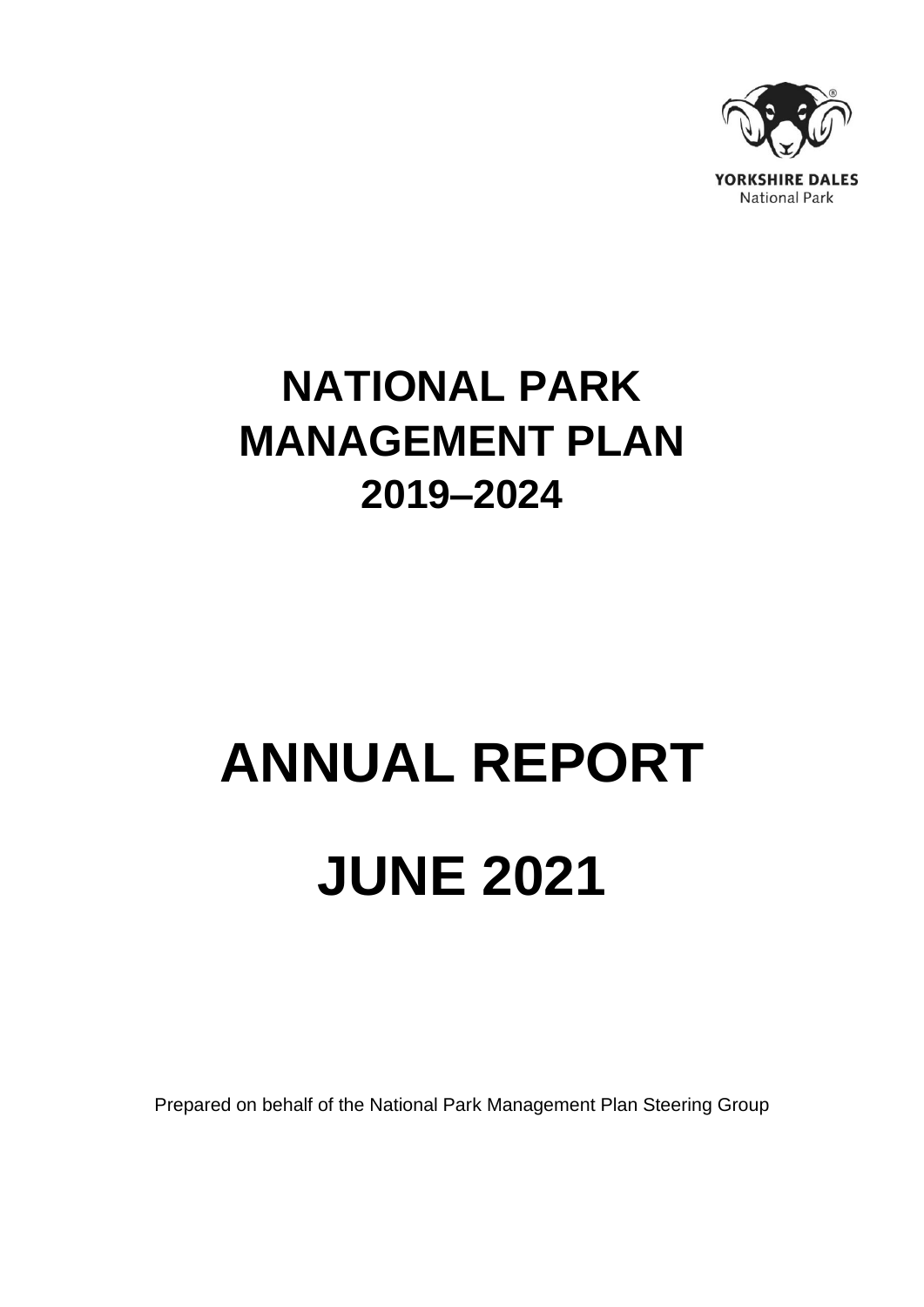## **Members of the Steering Group**





**Cllr. Richard Foster** Craven District **Council** 



**Paul Duncan** Natural England



**RICHMONDSHIRE** 

**Cllr. Richard Good** Richmondshire District Council



**Jessica Goodfellow** Cumbria Tourism **Businesses** 

**Network** 



**Lord Shuttleworth** Rural Estates (Cumbria/Lancashire)



**Jonathan Smith** Destination Dales



**Adrian Thornton-Berry** Rural Estates (Yorkshire)

**District Council** 

**Jane Langston** Eden District Council



**Dan Hudson** South Lakeland District Council



**Martin Christmas** Environment Agency



**Anthony Bradley** Yorkshire Dales Farmer Network



**Crispin Thorn** Forestry Commission England



**David Sharrod** Yorkshire Dales Millennium Trust



**David Butterworth** Yorkshire Dales National Park Authority



**Neil Heseltine** YORKSHIRE DALES Yorkshire Dales National Park Authority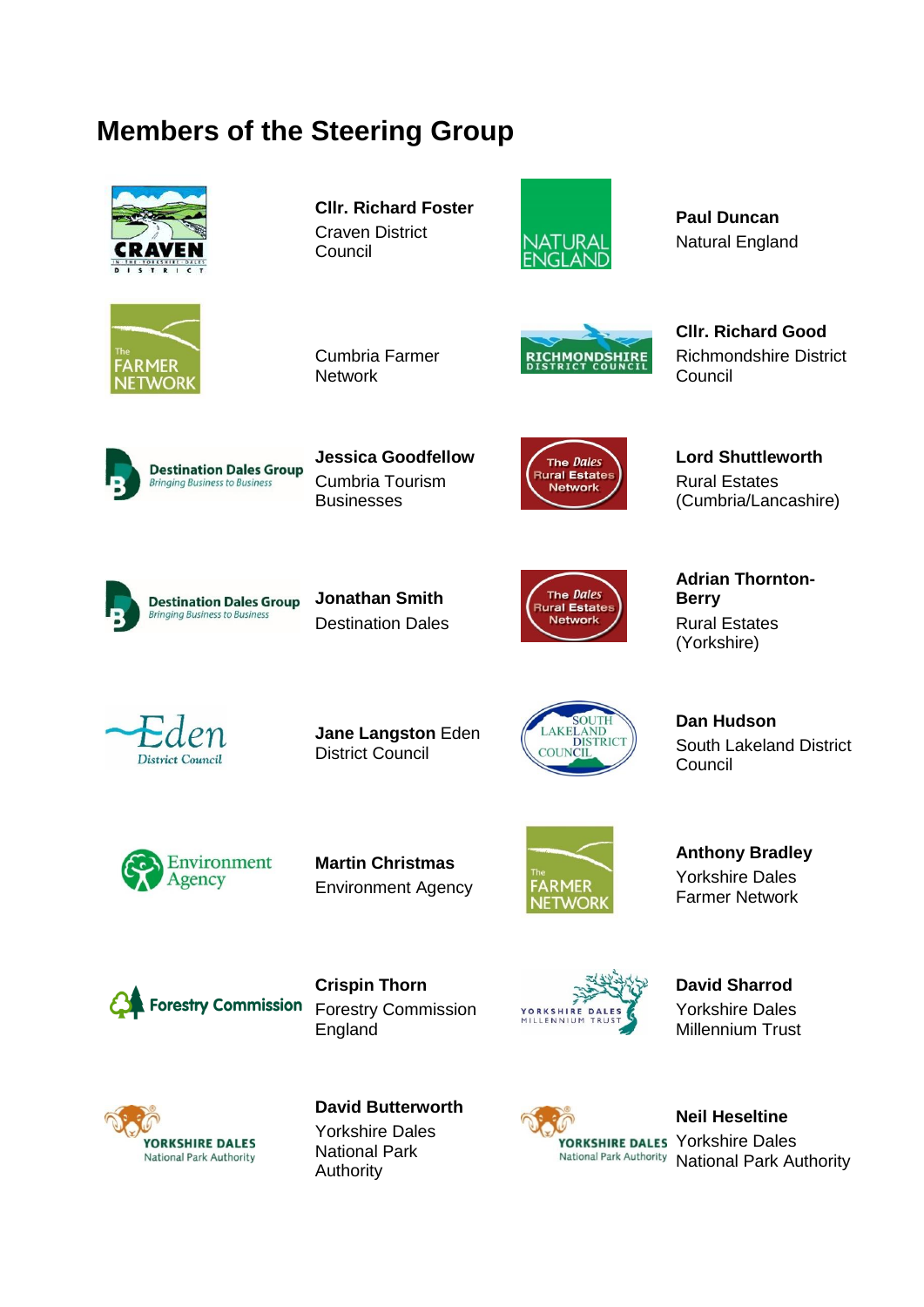### **Summary**



This report summarises the work undertaken in 2020-21 by **a wide range of local partners** towards achieving the 49 objectives that were agreed and set out in the Yorkshire Dales National Park Management Plan 2019-24. Further details of each objective, the organisations involved, and the progress made can be found at:

<https://www.yorkshiredales.org.uk/about/national-park-management-plan/>

Significant achievements made by local partners in the last year:

- The National Park was designated as an International Dark Sky Reserve, in recognition of the work by local partners and communities to minimise light pollution [A2];
- A further 2.5km of overhead power lines were placed underground through works by Electricity North West, bringing the total to over 12km [A4];
- The *Ingleborough Dales Landscape Partnership* programme was completed. Over 5 years, the programme provided grants worth almost £1.7m to 170 individual projects, covering wildlife, cultural heritage, physical and intellectual access improvements, educational activities, volunteering, apprenticeships, and benefits to the local economy [A7];
- 5 barns were restored and a further 29 repaired, converted and brought back into use [B;
- 88% of the rights of way across the National Park were assessed as being 'easy to use' (B1);
- The Government announced it would be taking forward the designation of the Coast to Coast path as a National Trail (B2);
- 5 km of rights of way were upgraded to make them accessible to users of all abilities, and the total is now 215 km (B3);
- £5.5 million was secured from the National Lottery Heritage Fund for *Tees-Swale: naturally connected*, the largest 'farming for nature recovery' programme in England, and the 5-year programme of support was launched in February (C1);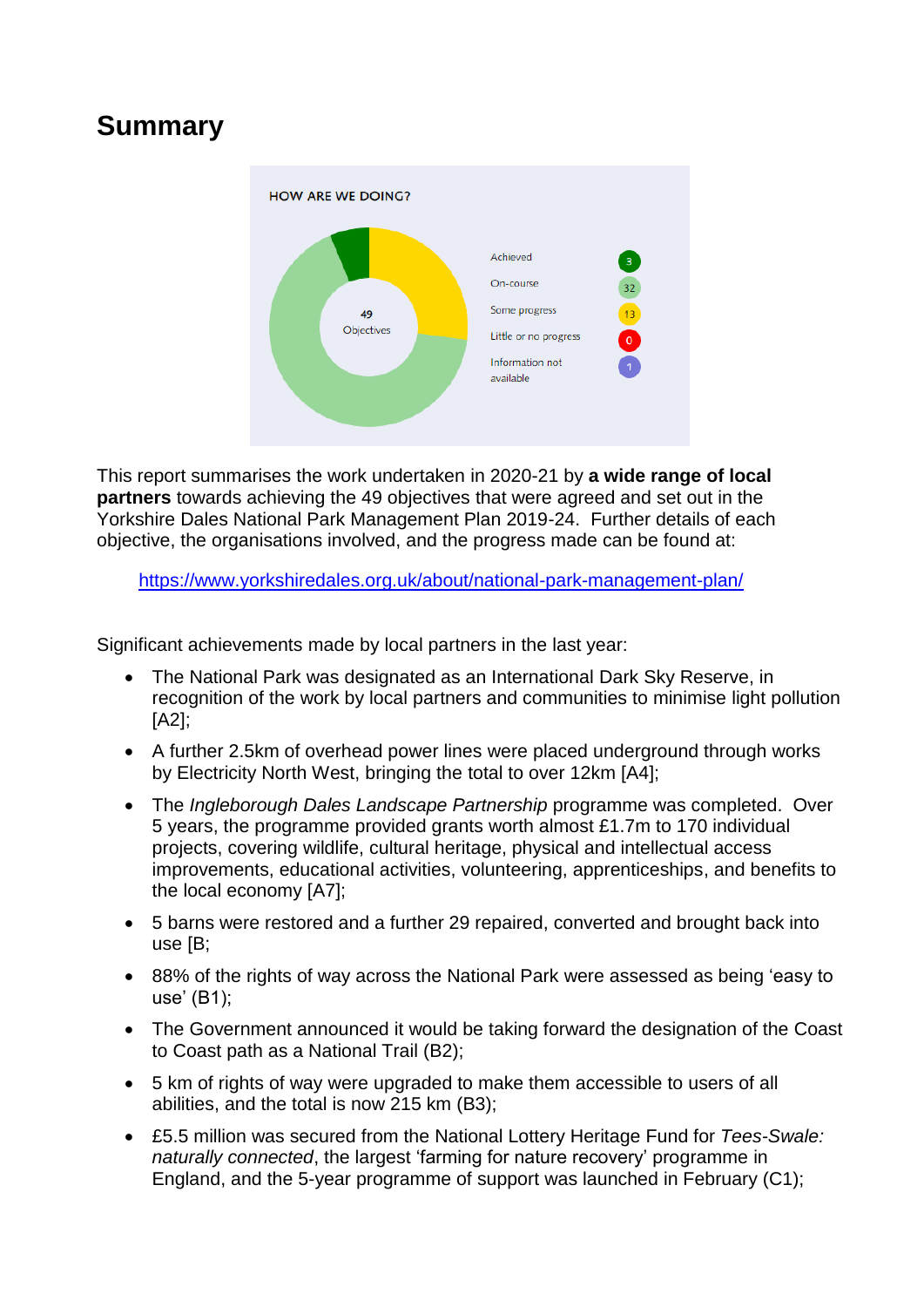- Through the *Catchment Sensitive Farming* programme grants were provided to 40 farms for development to reduce diffuse pollution. 62% of rivers have now achieved good ecological status, up from 47% in 2017 (C3);
- The fifth year of the national pilot of a 'results-based' agri-environment payment scheme in Wensleydale was completed, and funding secured for a further extension  $(C4)$
- A local group was established, and agreed a local approach to co-ordinate monitoring of Birds of Prey breeding sites, and producing an annual report. (C5);
- Grant funding was provided to support the creation of over 230 ha of new native woodland, meaning the overall objective of 450 ha has been achieved in just 3 years (D2).
- Road haulage from quarries was reduced by a further 12%, with the introduction of further reductions to haulage limits at Swinden Quarry (D4);
- An online habitat map was produced to help farmers and land managers to identify opportunities to protect, expand and connect habitats and secure new funding (D6);
- Enhancements to the site of the National Park Centre at Grassington were completed, creating a new 'visitor hub' (E3);
- Surveys indicated that a much higher proportion (27%) of visitors were making their first visit to the National Park (E6)
- Significant new economic development was approved at two allocated employment sites (Langcliffe Quarry; Linton Camp), which should create around 70 new jobs when completed (E8);
- 30 local community and business projects were supported, with a commitment of over £160,000 from the Sustainable Development Fund [F6].

There are no objectives in the Plan where there is clear evidence that little or no progress is being made. However:

- Engagement with the public was severely affected by Covid 19, causing a temporary slowdown in progress on several objectives (B4, B5, B6, B7, B8, B11)
- The provision of new housing to meet local needs is still behind target, although the numbers of completions (49) was a 60% increase on the previous year (F1).

There is one objective (F7) for which there is still no meaningful information to be able to measure progress.